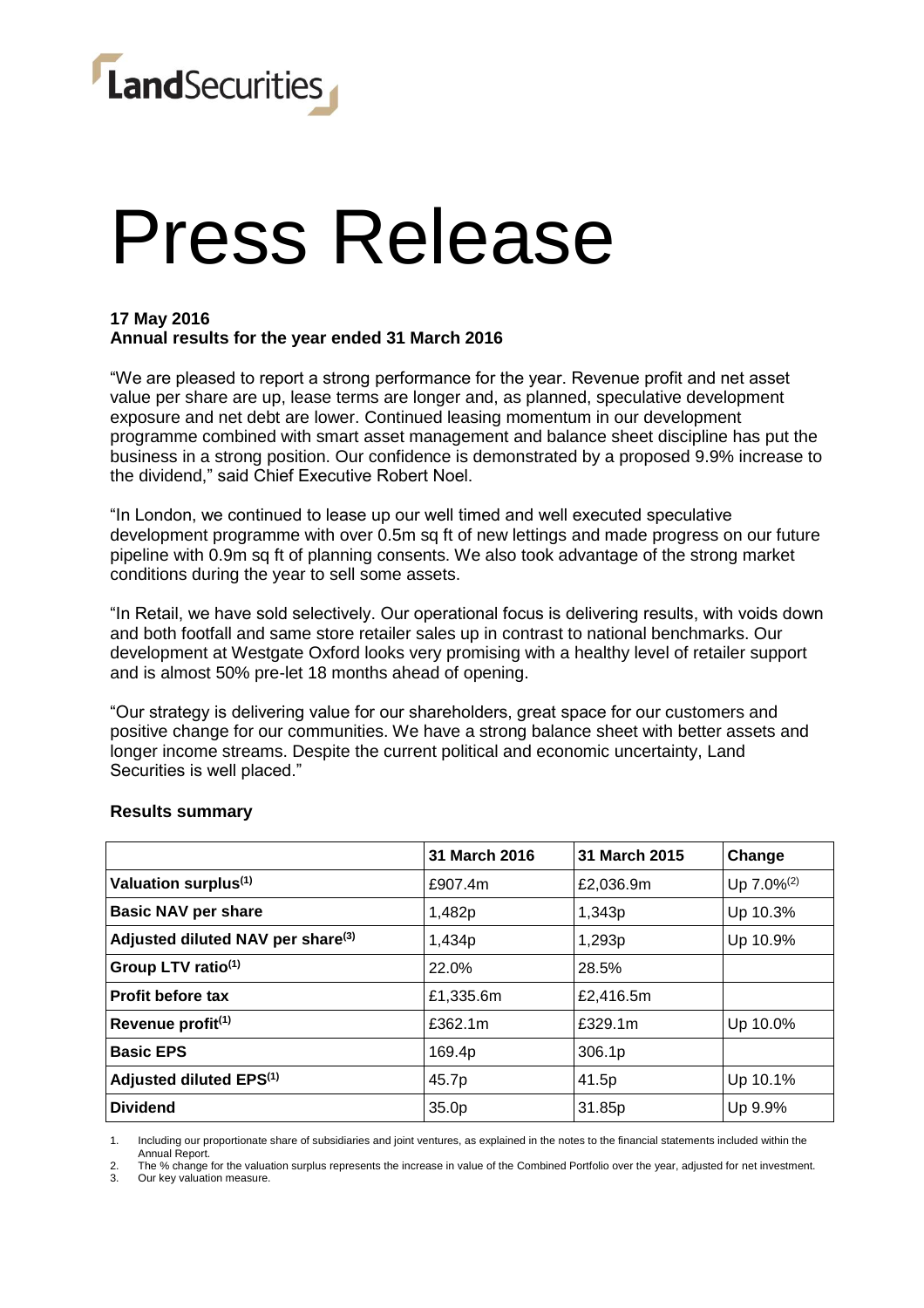# Page 2 of 4

# **Activity**

- £37.6m of investment lettings
- £33.8m of development lettings
- Acquisitions, development and refurbishment expenditure of £496.0m
- Disposals of £1,493.1m
- Supported a further 196 people from disadvantaged backgrounds into jobs through our Community Employment Programme

## **Performance**

- Ungeared total property return 11.5% (IPD Quarterly Universe 11.3%)
- Total business return $(1)$  of 13.4%
- Combined Portfolio valued at £14.5bn, with a valuation surplus of 7.0%
- Disposals<sup>(2)</sup> completed at a surplus of 9.1% to book value
- Voids in the like-for-like portfolio 2.3% (31 March 2015: 2.6%)

### **Financials**

- Group LTV ratio at 22.0%, based on adjusted net debt of £3.2bn
- Weighted average maturity of debt at 9.6 years
- Weighted average cost of debt at 4.9%
- Cash and available facilities of £1.5bn
- Final dividend recommended at 10.55p, bringing the dividend for the year to 35.0p, up 9.9%

### **Development**

- 1.0m sq ft being delivered in London in the next financial year, now 62% pre-let or in solicitors' hands
- 0.8m sq ft Westgate Oxford, due to open in October 2017, now 51% pre-let or in solicitors' hands
- 0.8m sq ft of retail opportunities including a retail park at Selly Oak, Birmingham; a leisure extension at White Rose, Leeds; and the conversion of the Glow exhibition space at Bluewater, Kent to provide additional leisure and catering units
- 1.2m sq ft future London pipeline including 21 Moorfields, EC2; Nova East, SW1; 1 Sherwood Street, W1; and Southwark Street, SE1

### **Recognition**

- Winner of the 2015 Business in the Community Work Inclusion Award
- Maintained EPRA gold status for sustainability reporting, membership of FTSE4Good and the DOW Jones Sustainability Index
- Achieved ISO 50001 certification for energy management
- Re-certification of ISO14001 for environmental management
- Shortlisted for 2016 Better Society Awards for National Commitment to the Community
- 1. Dividend paid per share, plus the change in adjusted diluted net asset value per share, divided by the adjusted diluted net asset value per share at the beginning of the year.

2. Excludes trading properties and Times Square, EC4, an asset the Group held for sale at the contracted price of £284.6m at 31 March 2015.

All measures above are presented on a proportionate basis, as explained in the notes to the financial statements included within the Annual Report.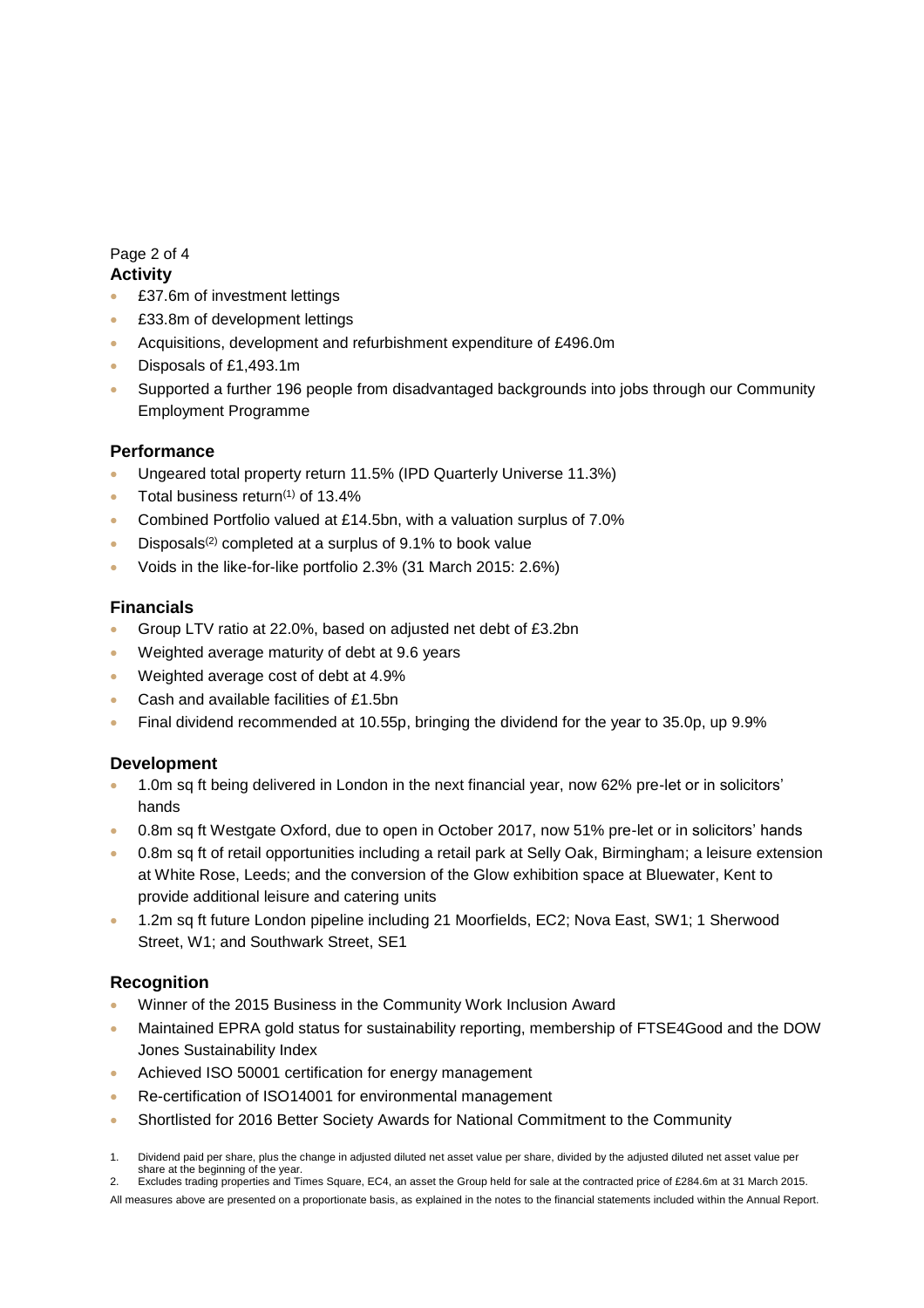Page 3 of 4

**-Ends-**

**For further information, please contact:** Media Miles Webber / Molly Neal **Peter Hewer / Jessica Reid** Land Securities Group PLC<br>
T +44 (0)20 7024 5460 / 07809 341 377 T +44 (0)20 7353 4200 T +44 (0)20 7024 5460 / 07809 341 377

Analysts Ed Thacker / Adriana Rodgers Land Securities Group PLC T: +44 (0)20 7413 9000

#### **Notes to editors**

A live video webcast of the presentation will be available on [www.landsecurities.com/prelims2016](http://www.landsecurities.com/prelims2015) at 09.00am BST. Please also note that there will be an interactive Q&A facility on the webcast. A downloadable copy of the webcast will then be available at the same address from 3pm.

We will also offer an audio conference call. We recommend that you dial in to the call 10-15 minutes before the start of the presentation due to the large volume of callers expected. Dial-in details are as follows:

Dial-in number: +44 (0) 1452 581 401 Call title: Land Securities' preliminary results 2016 Passcode: 25300688

There will be a replay facility available for 7 days following the results:

Replay dial-in number: +44 (0) 1452 550000 Call ID number: 64123127

A short video of Robert Noel, Chief Executive, Martin Greenslade, Chief Financial Officer, Scott Parsons, Managing Director, Retail, and Colette O'Shea, Managing Director, London discussing the results is available at<http://www.landsecurities.com/investors/results>

### **About Land Securities**

Land Securities is the UK's largest listed commercial real estate company. Our £14.5 billion portfolio totals 23.6 million sq ft and includes some of London's most desirable office buildings and the UK's most successful shopping and leisure destinations.

We are the biggest office developer in London, where we own and manage a portfolio totalling more than £8.2 billion. Our relentless customer focus delivers vibrant working environments, both in our developments and through thoughtful asset management, which resonate strongly with businesses looking to attract and retain top talent. In the City, our 1.7 million sq ft of real